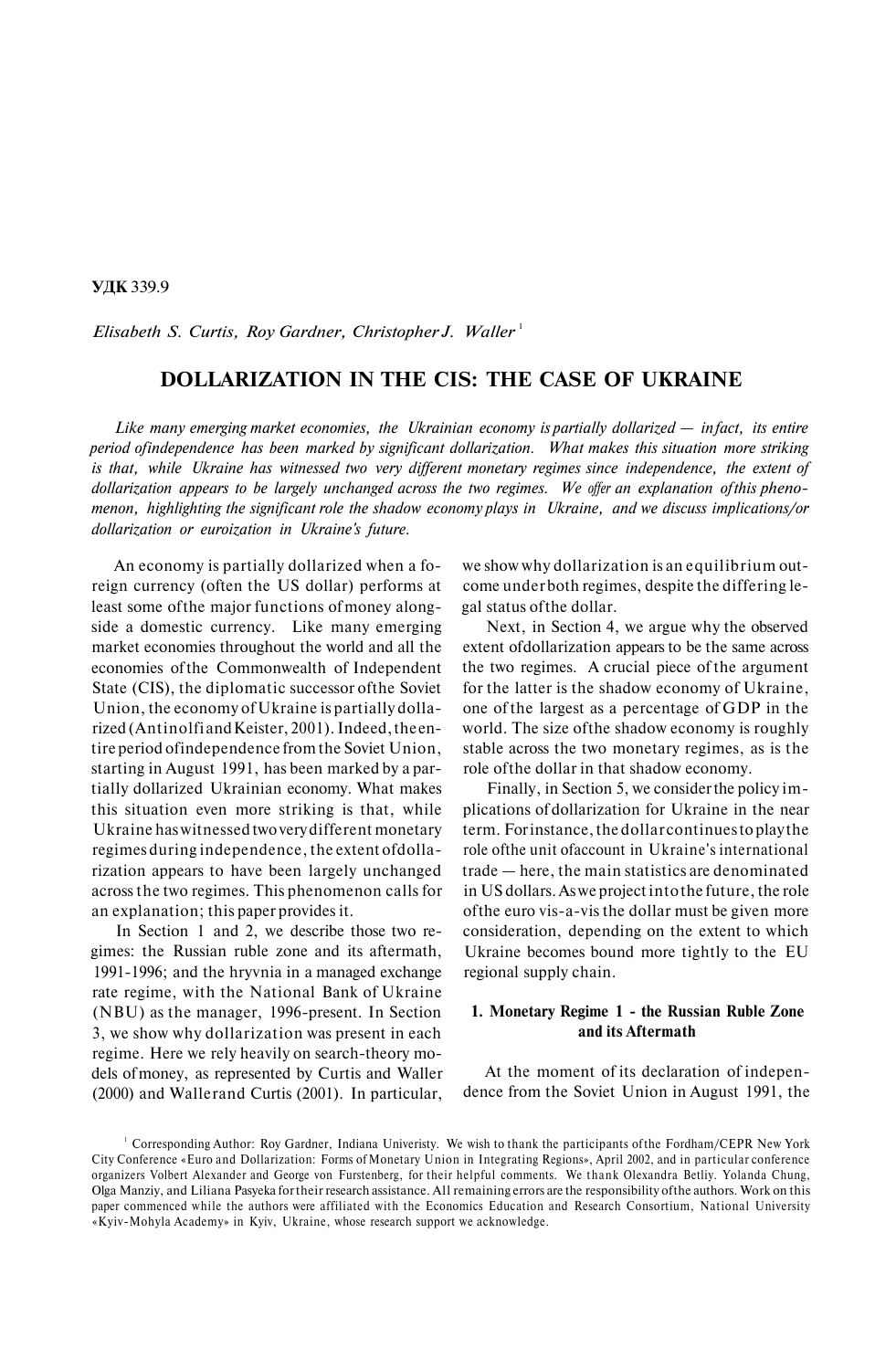currency of Ukraine was the Soviet ruble. Ukraine, as with the other former Soviet republics who joined the Commonwealth of Independent State (CIS), continued to belong to the now Russian-ruble zone. During 1992-1993, that ruble zone collapsed (see Gros and Steinherr, 1995, chapter 13.4 for a detailed account of the collapse). One of the first acts of the government of newly independent Ukraine was the creation of a provisional national currency, the karbovanets (Krb) (also called "coupons"], introduced into circulation in January J992. The National Bank of Ukraine (NBU) instituted its Foreign Currency Exchange in August ofthat same year. Throughout 1992, karbovanets and rubles circulated at par. The payments system for the various newly independent republics remained centered in Russia, with all payments automatically credited in Russia before clearance.

This arrangement, called by Stanley Fischer "the worst monetary constitution one can imagine" (Gros & Steinherr, 1995), created a severe common-pool resource problem. Republics like Ukraine could, via money creation, increase the domestic money supply by 100 % increasing the ruble zone money supply by a much smaller percentage. Indeed, one of the landmarks of the downfall of the ruble zone was a large money emission by Ukraine in July 1992. Plans sponsored by the IMF to create a better monetary constitution resulted in an agreement on an Interstate Bank — a supranational Central Bank for the ruble zone, which Ukraine among others signed in January 1993. However, the Interstate Bank never saw the light of day. Although there have been attempts, then and now, to see in the Russian-ruble zone an optimal currency area, the arguments are at best inconclusive. So far, among the successor states of the former Soviet Union, only Belarus has rejoined the Russian-ruble zone.

The ruble was a weak currency despite IMF support, falling rapidly against the US dollar, due in large part to inflation throughout the ruble zone. This situation of rapidly eroding value spurred a demand for dollars instead of rubles as a store of value, a crucial (and enduring) aspect of dollarization in Ukraine. For dollars to serve as a store of value, they had to be made available to the public. To this end, the NBU began granting licenses for executing trades in foreign currency (principally dollars and rubles) in February 1993. There were two kinds of licenses, general and individual. General licenses are issued to banks and other financial companies. A licensed bank or any company that signed an agency contract with a licensed

bank could open an "exchange point" where coupons could be sold for foreign currency and vice versa. These general licenses remain in effect today. Individual licenses were given to companies for a specified period of time, to conduct trades of goods and services on Ukrainian territory in foreign currency, to open accounts in banks outside Ukraine, and to invest otherwise abroad. Holders of individual licenses could not open exchange points. In November 1994, the NBU stopped issuing individual licenses, and as of August 1,1995, stopped renewal and validity of existing individual licenses. Since that date, only holders of general licenses may conduct foreign exchange operations. Finally, since October of that year, the NBU has required that exchange points be equipped with computers or electronic cash machines.

The beginning of the end of the ruble zone in Ukraine was signaled by the government declaration of November 1992, that henceforth the Russian ruble was no longer legal tender in Ukraine. Karbovanets were the sole legal tender in Ukraine, but dollars were not excluded as a legal means of payment. That exclusion only appeared in legislation in August 1995, from which time on only holders of general licenses may use dollars as a medium of exchange inside Ukraine.

Beginning in November 1992, dollars acquired a significant role as a unit of account (e.g., in advertisements for flats in large cities) and as a medium of exchange (e.g., rents on those fiats), in addition to its function as store of value. Even its loss of legal status in 1995 did little to diminish its functioning as money, for it remained a principal medium of exchange in the shadow economy.

Another key government policy that led to the use of dollars in Ukraine was the method used for dealing with tax arrears accumulated by individuals or firms. After independence, the breakdown in trading arrangements across the former Soviet Union left many firms illiquid due to large accounts receivable. The lack ofliquidity forced them to suspend wage payments to workers. Consequently, both firms and workers delayed tax payments to the government and accumulated substantial tax arrears. The government's policy was that any firm or individual who was in tax arrears could have their bank account balances seized by the government in lieu of payment. Not surprisingly, no one deposited funds in the domestic banks to avoid confiscation and they resorted to cash for trading. Since domestic currency carried a substantial inflation risk, dollars become the medium of exchange for a large share of domestic transactions.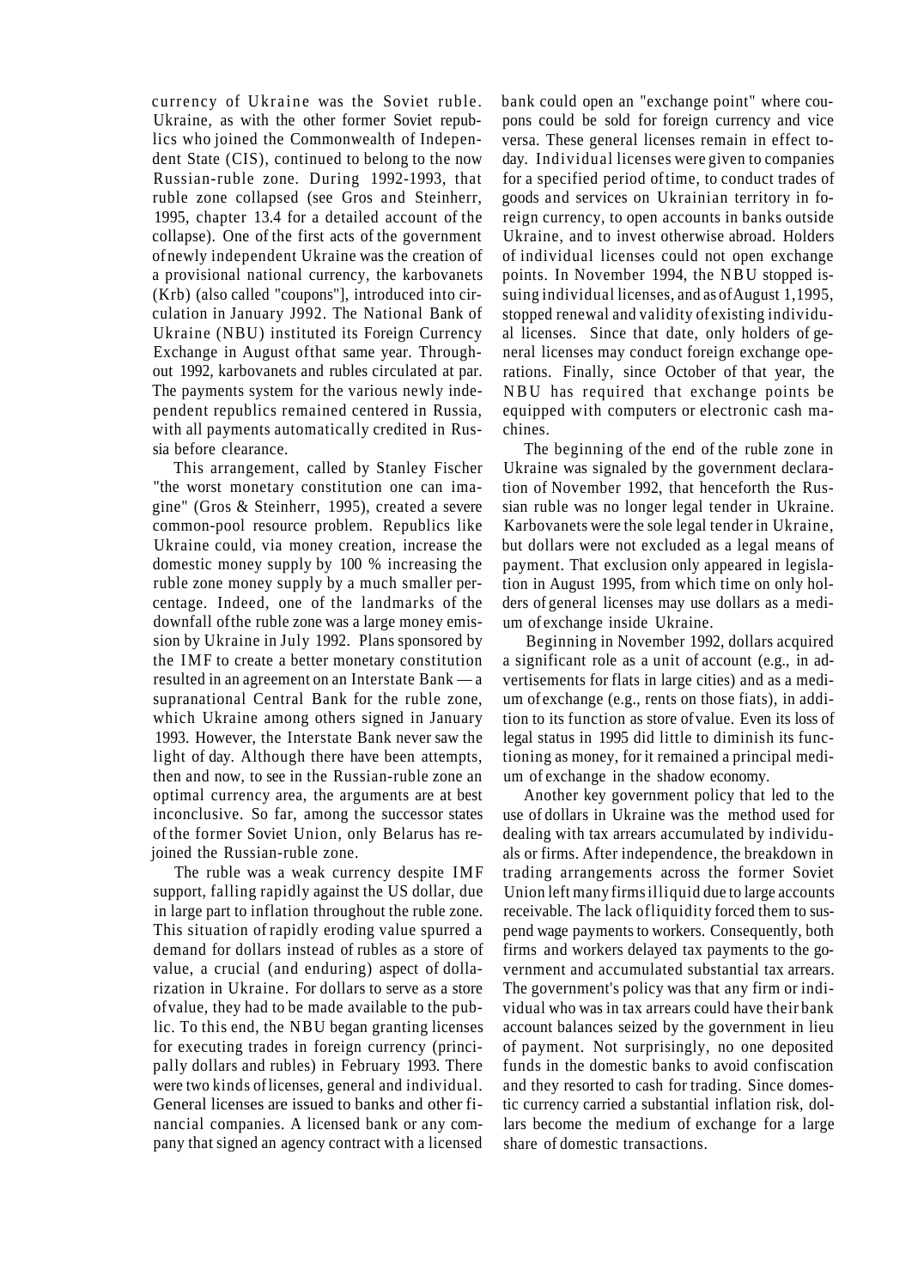Firms also use dollars in inter-industry trade to evade the profits tax, which can approach effective rates of 100 %. In principal, conducting business transactions in the domestic currency would allow firms to avoid the profits tax. The reality, however, is that in periods of high inflation and/or frequent exchange rate fluctuations, the cash of choice fora firm has usually been the US dollar. The other common way to evade taxes was to conduct barter deals among firms. However, barter is relatively inefficient and is typically done by illiquid firms.

Although money growth and inflation in Russia were serious problems, these were even greater problems in Ukraine. Money supply (as measured by M3) was growing twice as fast in Ukraine as in Russia, and inflation was also higher in Ukraine. Indeed, in the entire period of independence, inflation (as measured by the CP1) in Ukraine has been a persistent problem, although there is some dispute in the figures as to its exact extent. Table 1 shows the NBU figures.

| Year | <b>Inflation Rate</b> | UAH to \$1, end of | Dollarization  | Dollarization | Domestic         | Foreign Currency |
|------|-----------------------|--------------------|----------------|---------------|------------------|------------------|
|      | (% )                  | year               | Ratio (%), NBU | Ratio $(\%),$ | Currency         | Deposit Interest |
|      |                       |                    |                | <b>UEPLAC</b> | Deposit Interest | Rates $(\% )$    |
|      |                       |                    |                |               | Rates $(\% )$    |                  |
| 1991 |                       | **                 | $\pm\pm$       | $\ast\ast$    | $\ast\ast$       | $\ast$           |
| 1992 | 210                   | 0.0064             | 20             | 16            | 68.0             | $\ast$           |
| 1993 | 10260                 | 0.1261             | 28             | 49            | 187.3            | $\ast$           |
| 1994 | 50                    | 1.0420             | 42             | 56            | 171.0            | $\ast$           |
| 1995 | 280                   | 1.7940             | 37             | 38            | 61.2             | **               |
| 1996 | 40                    | 1.8890             | 30             | 35            | 34.3             | **               |
| 1997 | 10                    | 1.8990             | 26             | 26            | 18.2             | **               |
| 1998 | 20                    | 3.4270             | 39             | 40            | 22.3             | 9.7              |
| 1999 | 19                    | 5.2163             | 44             | 45            | 20.7             | 9.0              |
| 2000 | 26                    | 5.4345             | 38             | 39            | 13.5             | 5.8              |
| 2001 | 6                     | 5.3556             | 32             | 33            | 11.0             | 5.6              |
|      |                       |                    |                |               |                  |                  |

|  |  |  |  | <i>Table 1.</i> Inflation late, Dollarization |
|--|--|--|--|-----------------------------------------------|
|--|--|--|--|-----------------------------------------------|

*Source:* National Bank of Ukraine (NBU), unless otherwise noted; \*\* — not available.

From the data, we can see that the peak year for inflation was 1993. In this year, an essentially confiscatory hyperinflation took place, driven to a large extent by government emissions, which wiped out the nominal value of assets like bank accounts. This again increased demand for dollars as a store of va $lue.$ <sup>1</sup>

In the period of 1992— 1994, given much higher inflation in Ukraine than in Russia, the exchange rate of the karbovanets to the ruble fell steadily, from 1 : 1 in November 1992 to over 10:1 by the end of 1994. Even the ruble was a much better store of value than the coupon. With inflation rates like these, it is no wonder that the public was clamoring for dollars to protect what real value they could.

At the same time, the central government began efforts to control emissions, bring down the hyperinflation, and restore confidence in the currency on the part of the citizenry — all as run-up to the introduction of the national currency, the Ukrainian hryvnia (UAH). The greatly reduced inflation rates of 1994 and 1995 are testimony to the government's efforts in this direction. In 1996, by the time of the fifth anniversary of independence, the government decided sufficient progress towards stabilization had been made, and it replaced the provisional currency with the UAH. The stabilization may have been to some extent illusory, given the problem of arrears that persisted until very recently. This sets the stage for monetary regime 11.

## **2. Monetary Regime II - the Hryvnia in Exchange Rate Management**

The replacement of the provisional currency, the karbovanets, with the permanent currency, the

' Domestic inflation tells us something about the purchasing power of the hryvnia (and the karbovonets earlier) and lends support for the hypothesis that Ukrainians will hold dollars as a store of value in the legal economy; however, official inflation data tells us nothing explicitly about prices in the shadow economy, so we cannot draw any conclusions about the dollar's purchasing power in the illegal sector.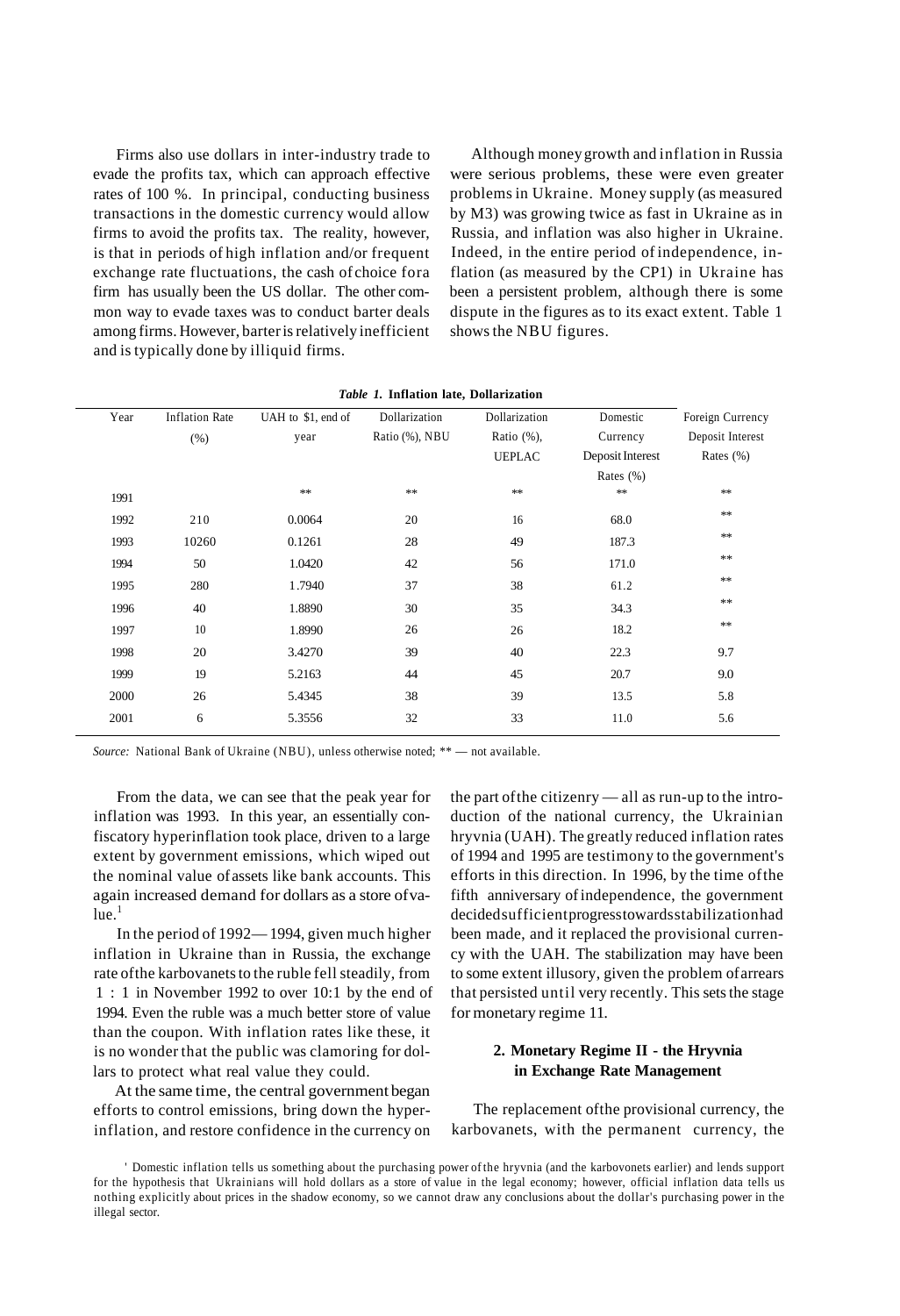hryvnia (UAH), took place on September 16,1996. In the two weeks prior to that date, all karbovanets were withdrawn from circulation, with all existing exchange points performing this service, as well as an additional 10,320 exchange points opened expressly for this purpose. In addition, during this 2 week period, all bank deposits were converted to hrynvia. Conversion took place at the official rate of  $100,000$  Krb = 1 UAH. According to official estimates, 97 % of all karbovanets were withdrawn from circulation during the allotted time.

The hryvnia was intended to trade in a corridor against the dollar. The NBU set that corridor

as 1.8 UAH to 2.2 UAH =  $$1$ , and maintained the corridor in this band for the first two years of its existence, as Table 1 shows. The figures for 1992- 1994 reflect the effect of the hyperinflation in the karbovanets on the implied exchange rate with the dollar. The Russian crisis of August 1998, and its echo in Ukraine, drove the hryvnia out of its corridor and resulted in an 81% devaluation relative to the dollar by the end of 1998. This downward trend continued in 1999, with a further 52 % devaluation. Since 1999, the hryvnia has remained inside a new corridor of 5.2 to 5.6 UAH  $= $1$  (see Fig. 1).



*Source:* NBU data, and data from the web-site http://www.finance.com.ua;

k^buy — buy price of the dollar in kiosks (Kyiv); k\_sell — sell price of the dollar in kiosks (Kyiv); b\_buy — buy price of the dollar in banks (Kyiv); b\_sell — sell price of the dollar in banks (Kyiv); office\_er — official exchange rate of Hryvnia with respect to USD.

Fig. 1. Exchenge rate trend in 2000-2001

We should point out that currency controls have been a feature of both monetary regimes in Ukraine. Hryvnia (except fortoken amounts) are not allowed outside the country, nor can dollars be taken freely outside the country. Bringing in between \$ 1,000 and \$ 10,000 cash requires a customs report; bringing in more than \$10,000 requires a treasury report stating that the money has been obtained from a legal source. Likewise, to take more than \$ 1,000 out of the country requires one to show the source of the money (e.g., using the customs declaration made

when entering the country). In general, taking more dollars out of the country than one has brought in is not allowed, and the excess dollars can be confiscated. Finally, after the introduction of the hryvnia, the government imposed a severe punishment for using dollars in the official economy — fines equal to several months' wages and/or jail time — in an attempt to 'de-dollarize' the economy.

These currency controls give the NBU considerable ability to keep the exchange rate within its bands. In addition, they also target the shadow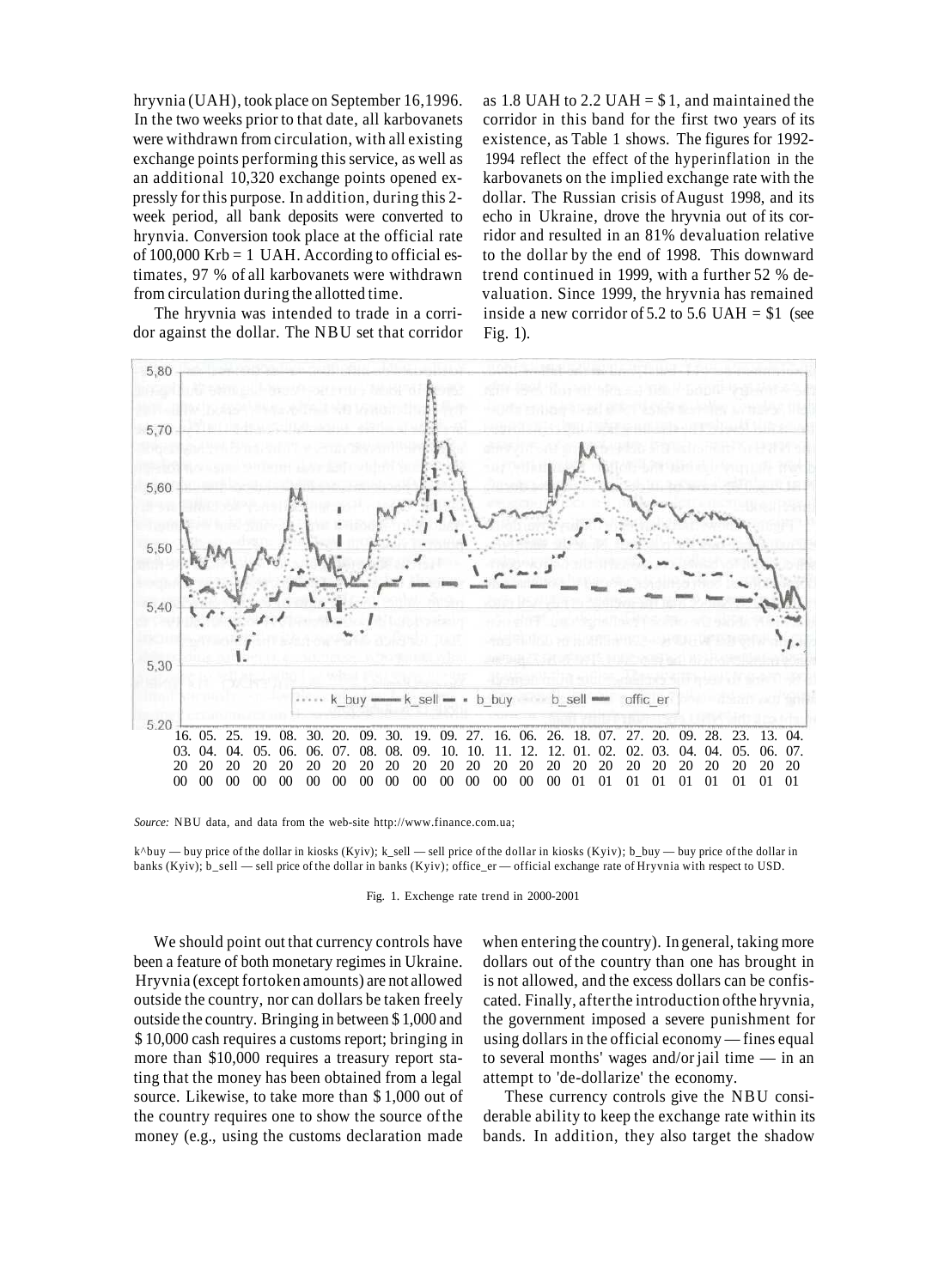economy, by encouraging people to use bank accounts instead of cash. Finally, they provide a tax revenue source: wire transfers into Ukraine in excess of \$3,000 are taxed at a rate of 20%. Smaller sums are not taxed, but often invite a customs investigation.

Even though Ukraine did not have a Russianstyle exchange rate crisis in 1998, it was not able to avoid international payments difficulties of its own. In one notorious episode, the NBU sent an entire IMF installment of \$500 million to offshore banks in Cyprus, an action for which it was later severely reprimanded. The Ministry of Finance had financed its deficits the preceding two years with short-term government debt (T-bills), and in the fall of 1998, the Ministry found itself unable to roll over that debt, even at interest rates 1500 basis points above Frankfurt levels. The resulting liquidity crisis forced the NBU to monetize the debt, driving the hryvnia down sharply against the dollar. Essentially, the NBU used up most of its dollars in reserve during this episode.

Figure 1 shows the behavior of the hryvnya/dollar exchange rate over the past year. Note the wide buysell corridor for banks, compared to the narrow corridor for kiosks, both centered around the official rate of the NBU. Notice that the average of buy-sell rates is actually above the official exchange rate. This may explain why the NBU is -\$20 million in dollar currency transactions in the year 2001. The NBU appears to be trying to keep the exchange rate from depreciating too much—and in this it has succeeded. One might call this NBU operation a dirty float.

Such decade-long erosion of value of the local currency provided ample incentive for Ukrainians to hold foreign currency (mainly dollar) bank deposits. Table 1 also gives the dollarization ratio, or the ratio of foreign currency deposits/total deposits over the period 1992 to present. It should be noted that only institutions holding a license to conduct foreign currency operations are allowed to have such accounts. Thus, these figures represent a lower bound on the actual dollar holdings inside the country. Given the potential unreliability of the data, we give two sources, NBU and the Ukrainian-European Policy and Legal Advice Centre (UEPLAC), a think tank set up under TAG IS (or Technical Assistance for the Commonwealth of Independent States) to facilitate the Partnership and Cooperation Agreement between Ukraine and the EU, and in particular economic integration between the two.

The sources are in close to complete agreement on the value of the ratio of foreign currency deposits to total bank deposits, particularly in the period of the managed hryvnia, being never more than one percentage point apart since 1996. Moreover, notice that both series have two peaks, one in 1994 and another in 1999. These peaks correspond to the hyperinflation of the karbovanets period, and the Russian crisis of the hryvnia period, respectively. This makes sense: these two events were the greatest stimuli to holding dollars from a store of value standpoint.

Table 1 also gives the data available on interest rates in Ukraine, again from the NBU. Comparing to the data on inflation, we see that real rates of interest in local currency were negative during the hyperinflation of the karbovanets period, while they are now positive, but small. For the last 3 years, we also have interest rates on foreign currency deposits. These imply that real interest rates on foreign currency accounts are large and positive, although falling. Clearly, foreign currency accounts are attractive from both a store of value and real interest point of view.

Here is something else to notice from the time series on the extent of dollarization. If we compute mean values for the ratio of foreign currency deposits/total deposits from 199 Ho 1996 and 1997 to 2001 for each series we have the following:

| Monetary Regime I -   | 38.8 % (UEPLAC) 31.4% (NBU) |  |
|-----------------------|-----------------------------|--|
| 1991-1996 (Ruble/Krb) |                             |  |
| Monetary Regime II -  | 36.5 % (UEPLAC) 34.8% (NBU) |  |

1996-2001 (UAH)

Although we do not have enough data points for a statistical test, it is somewhat clear from the averages that the percentage of bank accounts in foreign currency has remained substantially the same over the entire period of Ukrainian independence, and this according to both sources.<sup>1</sup> In fact, the NBU figures suggest dollarization has increased since the introduction of the hryvnia. It would be a stretch to claim that we observe this consistency of foreign currency bank deposit holdings solely from store of value motives. In fact, we can claim rather more: that we observe such a consistency also from medium of exchange considerations. To substantiate that claim, we turn to a search-theoretic model of dual currency transactions.

<sup>1</sup> This comparison can be made since the "dollarization" ratio (the ratio of foreign currency deposits to total bank deposits) takes into account changes in exchange rates time; the NBU uses end of year official exchange rates to convert hryvnia deposits into dollar values; for UEPLAC data, deposits in foreign currency are valued at exchange rates which are annual averages of the official or UICE (Ukrainian International Currency Exchange) rate and the non-commercial inter-bank rate.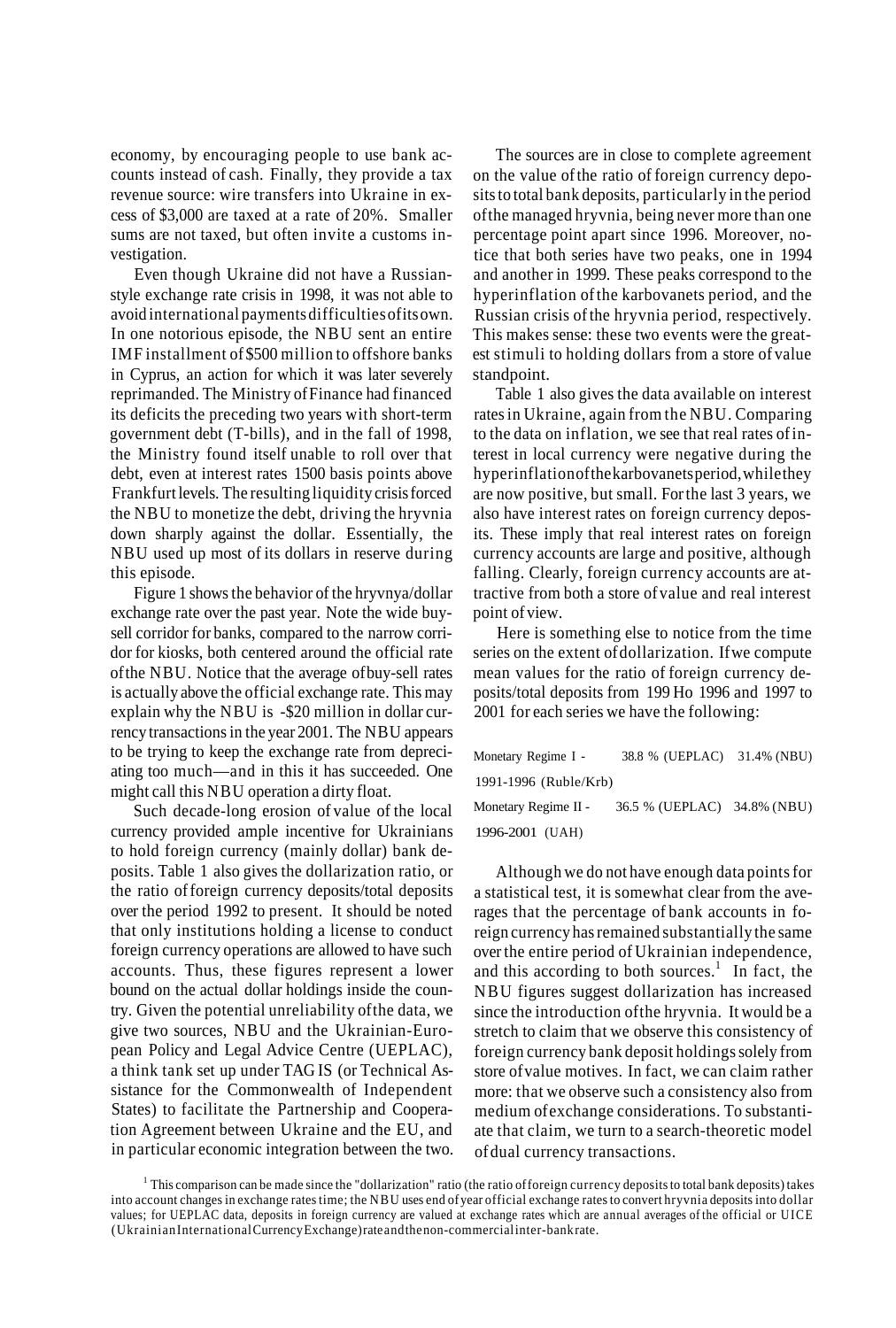### **3. Search-Theoretic Explanations for Holding Dollars in a Transition Economy**

In what follows, we provide some theoretical support for the observed dollarization under both Monetary Regime 1 and II in Ukraine. Curtis and Waller (2000), henceforth C&W, present a onecountry search theoretic model of money where two currencies (domestic and foreign) circulate as media of exchange, despite legal restrictions on the use of foreign currency for internal transactions. In C&W (2000) and the paper to be discussed later, the definition of "internal transactions" is not restrictive - internal transactions can take place in either the legal or shadow economy. Thus, what is illegal is the use of foreign currency in the transaction, not the market in which the transaction takes place. What is appealing about these models of money is that fiat money arises endogenously as a medium of exchange and its general acceptability is determined by underlying parameters of the economy rather than being imposed ex ante by the theoretician. In short, unlike money-in-the-utility or cash-in-advance models, money is *essential* and the choice of which currency to use in transactions is endogenously determined rather than being imposed as an *assumption* of the model. Since even intrinsically valueless money can reduce the frictions associated with searching to find a suitable trading partner (i. e., someone who wants what you have to sell and who has what you want to buy simultaneously — a double coincidence of wants), money economizes on those search costs and will thus have value in the market.

C&W study how various currency restrictions (fines in kind and currency confiscation) and the degree of enforcement affects the acceptability of foreign currency and the observed foreign and domestic currency prices of goods. Currency restrictions make the foreign currency "illegal" as a medium of exchange for internal trade. They find that monetary equilibria do exist where both the foreign (illegal) and domestic (legal) currency circulate and are accepted in exchange for goods and services, despite the existence of currency restrictions. This gives support for the observed dollarization in Monetary Regime II.

C&W study two cases — ones in which there is partial or full acceptability of the foreign currency. In the full acceptability model, dollars are accepted in all trades whereas they are not always accepted as payment in the partial acceptability model. The higher is the dollar's acceptability, the more dollarization there is since more trades are being conducted with the dollar relative to the domestic currency.

C&W study a world in which the acceptability of the foreign currency is endogenously determined in order to address the following question. Can the imposition of currency restrictions or stricter enforcement lower the acceptability of the dollar? Surprisingly, C&W show that there are multiple equilibria. In one equilibrium, an increase in the level of enforcement is associated with greater acceptability of the dollar! Consequently, there is a *positive* correlation between the enforcement of currency restrictions and the degree of dollarization! The intuition for this result is as follows. When a seller decides to accept a dollar, he accepts the risk of being punished for conducting an illegal trade or holding an illegal currency. Thus, the seller's *individual* decision to accept the dollar is driven by how easily he can get rid of the dollar (buying from another seller) before getting caught. If the *aggregate* level of acceptability is high, then he can quickly meet a seller who will accept it from him and so he also is more willing to accept it. If there is an exogenous increase in the enforcement of currency restrictions, the value of the dollar as a medium of exchange must rise enough to offset the higher probability of punishment. The dollar's value as a medium of exchange rises if the dollar price of goods falls or there is an increase in the aggregate acceptability of the dollar. Thus, an equilibrium exists in which imposing or increasing enforcement of currency restrictions is associated with greater acceptability of the dollar. This means that the economy can actually become more dollarized even though currency restrictions are more severe.

C&W also show that more severe currency restrictions may simply lead to a relative change in the values of the two currencies rather than an outright disappearance of the dollar from circulation. They demonstrate that the risk of currency confiscation and/or fines proportional to the size of the transaction is not sufficient to de-dollarize the economy; a sufficiently large lump-sum fine is necessary in order to drive the acceptability of illegal currency to zero. For large enough lump-sum fines, conducting small trades using dollars is not optimal and dollars are only used for large transactions. It then follows that for sufficiently large lump-sum fines, even large transactions are too risky and the dollar is driven out of circulation.

C&W also show that for some parameterizations of the model, greater enforcement of currency restrictions may actually cause an appreciation of the dollar relative to the domestic currency due to selffulfilling beliefs. The intuition here is that a seller must be compensated for accepting a dollar and taking on risk. The compensation can take two forms.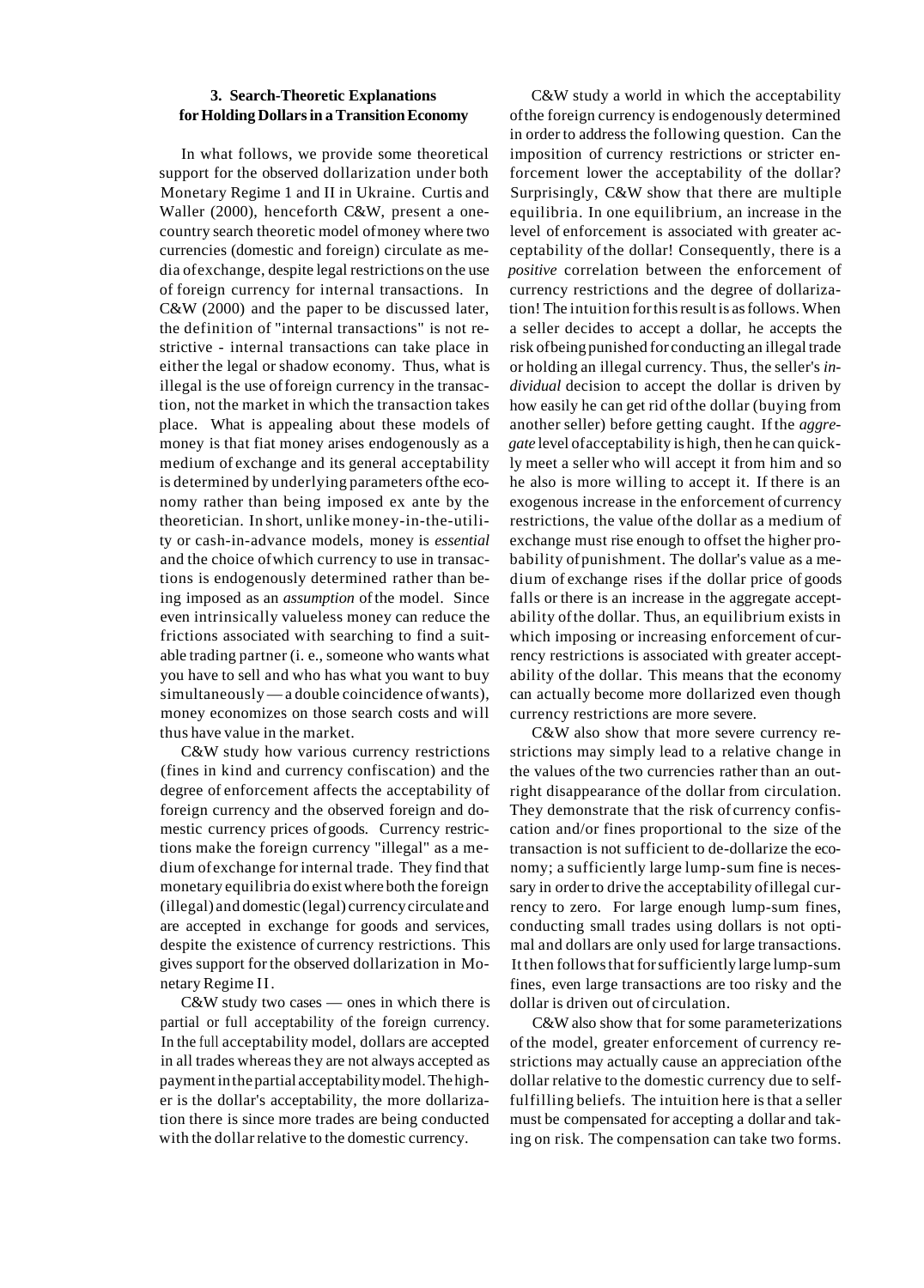Either the seller can charge a higher price for accepting the dollar (produce fewer goods per dollar) or he can expect to pay lower prices in the future if he uses the dollar. If he rationally expects to pay a lower price in the future (receive more goods for the dollar) then, in a steady-state equilibrium, he is willing also to charge a lower price today when being paid in dollars. It then follows that an increase in enforcement of the currency restrictions can lead to lower dollar prices of goods, which causes it to appreciate in value relative to the domestic currency.

These results lend theoretical support for the observed dollarization in Monetary Regime II in Ukraine, where some degree of dollarization persists at a stable level of GDP despite increased use of legal restrictions on the use of foreign currency in domestic transactions. The theoretical model of C&W shows that imposition of currency restrictions and increased enforcement can actually lead to more dollarization and an increase in the value of the dollar to the domestic currency.

A drawback of the Curtis and Waller (2000) model is that it is a one country, two-currency model. Thus the stock of dollars in the economy is fixed and there is no international trade. In Waller and Curtis (2002), their earlier model is extended to a two-country framework, where two currencies (domestic and foreign) can circulate and currency exchange can occur. In this model, a country is dollarized if multiple currencies circulate as media of exchange. W&C demonstrate that currency restrictions and policies favoring the domestic currency, such as payment of taxes using only domestic currency, can create a "home currency bias" whereby domestic agents value the home currency more than the foreign currency as a medium of exchange for internal trade. They also show that if domestic government policies create an inflation tax on the home currency relative to the dollar, a "foreign currency bias" can arise in which domestic agents value the dollar more than the home currency for internal trade. W&C study the effects of these types of government policies on the equilibrium values of both currencies, currency flows in and out of a country and the real exchange rate.

One result of W&C is that a unique "foreign bias" monetary equilibrium exists in which the government adopts policies that effectively impose an "inflation tax" on the home currency. Because the dollar is taxed at a lower rate, domestic sellers charge a lower price if paid in dollars. This creates incentives for foreigners also to pay for domestic goods using dollars. As a result, there is an inflow of dollars into the economy and dollars begin to be used as a medium of exchange for a large percentage of transactions between domestic buyers and sellers.

A similar result is found by Camera, Craig and Waller (2002). In their model, agents hold both currencies and must choose whether to spend the "bad" home currency and hold onto the "good" foreign currency or do the opposite. The inflation tax on the home currency causes domestic currency prices to be high and dollar prices to be low. By spending the "bad" domestic currency, agents avoid the inflation tax but buy and consume less now. Holding onto the dollar enables them to buy more in the future. Thus, agents face an intertemporal consumption choice that determines their currency use. Camera, Craig and Waller show that, for sufficiently high discount rates and trading frictions, as the domestic inflation tax rises, currency substitution occurs and buyers begin to spend dollars rather than domestic currency. As a result, the transaction velocity of the home currency declines while it increases for the dollar. If one is willing to associate a rising transaction velocity with an increase in dollarization, then Camera, Craig and Waller's results are consistent with the view that greater domestic inflation rates are associated with higher dollarization of the economy.

These results help explain the observed pattern of dollarization observed in Ukraine under Monetary Regime I, prior to August 1995, when there were no legal restrictions placed on the use of foreign currency and the country experienced a hyperinflation.

In these models, despite the presence of currency restrictions or government transactions policies, it is relatively difficult to drive the foreign currency from circulation, or "de-dollarize", simply because the foreign and/or illegal currency still serves the purpose of facilitating trade in a decentralized market environment with frictions. This general result obtained from search models of money will also hold when there are alternative assets available for agents to hold. For instance, interest-bearing deposits in domestic currency may also be included in such a model but the availability of such assets will not drive out the use of either the illegal or legal currency, at least for "reasonable" parameterizations. Again, as long as an asset provides a means by which more transactions can occur — to overcome the market search frictions — such assets will have value in equilibrium. By frictions, we usually mean market frictions generated from a lack of double coincidence meetings, but we might think of frictions more broadly. For instance, trade may be hampered by information problems, e.g., it is difficult to find out who is actually selling what you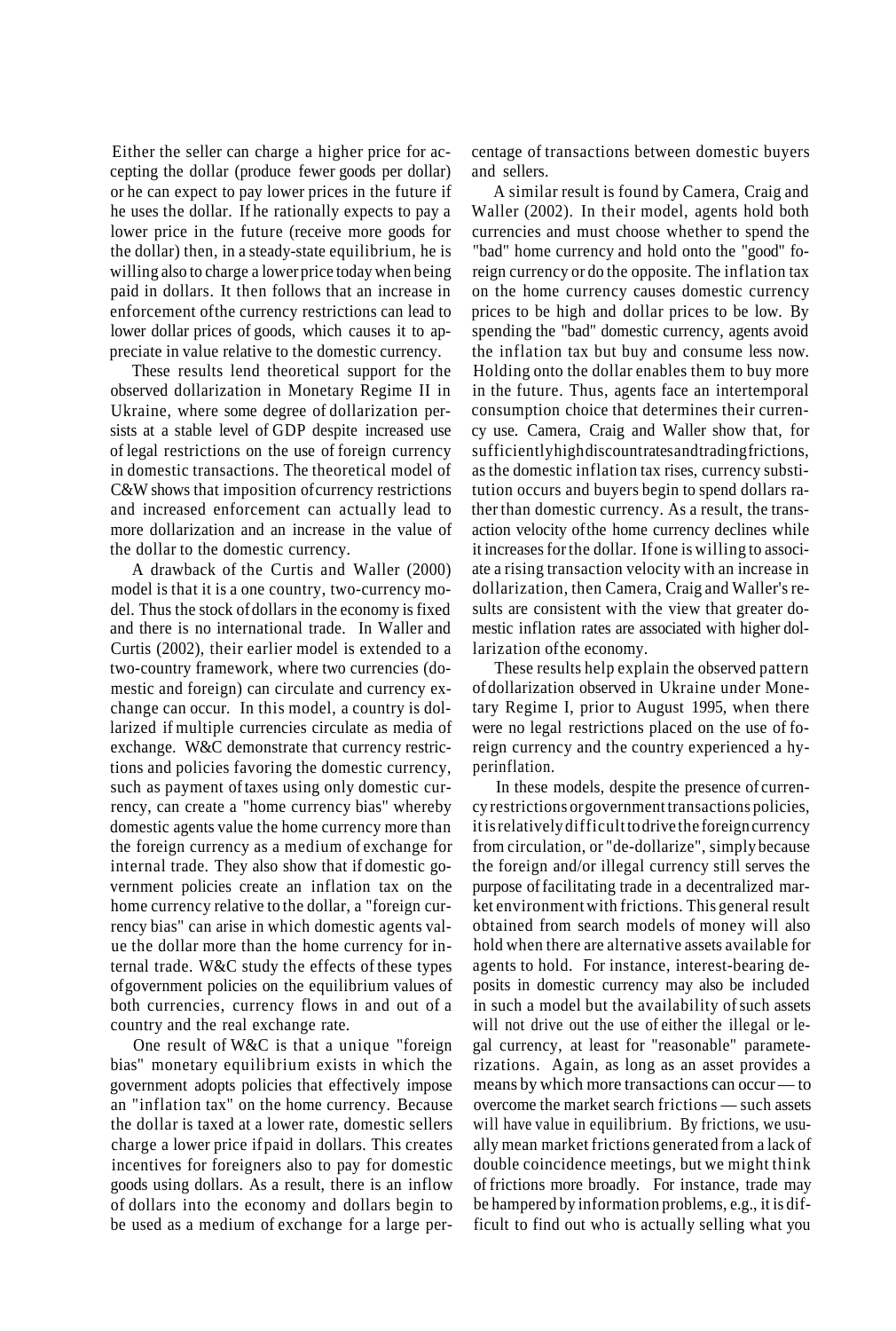are looking for or what price is reasonable for the good you want to buy (conveyed through advertising, etc.). In transitional economies, this kind of information is not as easy to come by as it is in a market-oriented economy. Thus we might conclude that trade frictions are much more severe in a transitional economy. Any monetary instrument that might help ease these frictions would endogenously arise and be useful in trade, despite any type of restrictions on its use.

### **4. Evidence from the Shadow Economy**

Even though the dollar became illegal for transactions in Ukraine in 1995, it maintained its role in the shadow economy. The previous section shows us that there exist monetary equilibria where the dollar continues to serve as a medium of exchange illegally, and Ukraine is certainly in such an equilibrium. The obvious place to look for evidence of such an equilibrium is in the shadow economy, and here, Ukraine is among the world leaders. Several studies (reported in Schneider and Enste (2000), which we follow) point to a large and growing shadow economy in Ukraine. The studies reported in Schneider and Enste all use the physical input method, pioneered by Kaufman and Kaliberda (1995), to estimate the size of the shadow economy. For instance, more electricity is measured as *usedtban* is reported *as produced by* the power industry. That extra electricity can be imputed to the shadow economy. It reaches the shadow economy either in cash transactions (mostly in dollars) or via complicated barter transactions. The ratio of shadow economy economic activity to official GDP found by this method is striking. Averaging all the values reported in Schneider and Enste's admirable survey results in the following pattern. Just prior to independence, the ratio of shadow economy to official GDP in Ukraine was 16 %. During the period 1990-1993, that ratio rose to 33 %. In the period 1994-1995, it rose still further to 50 %. At that level, one-half of all economic activity in Ukraine takes place in the unreported sector of the economy — making it the biggest single sector. Given the critical role played by the dollar in the shadow economy, this helps account for the continued role played by the dollar in the overall economy.

Other recent estimates by the World Bank and by UEPLAC, using both physical inputs and currency demand approaches, also support the figure of 50 %.

As long as Ukraine has a significant shadow economy, the dollar will remain indispensable to its economic agents. Personal experience is also relevant to this conclusion. Suppose one is in the market for a high-end flat in Kyiv, renting for \$1000/ month - a figure larger by an order of magnitude than the average monthly wage in Kyiv. Of course, the monthly rent will not be advertised in dollars that's illegal. The real estate agent will tell you what the real rent is payable in dollars, and if you rent the flat, you sign a contract to that effect. At the same time, you sign a second contract - the official one — for the flat in local currency, say 200 UAH/month. The existence of an official contract lends the entire transaction a veneer of legality, and the landlord pays taxes on the monthly rent in hryvnia. But the lion's share of the economy activity (with these numbers, 95 %) takes place in the shadow economy.

Recall that in February 1993, individuals as well as firms were permitted to acquire licenses to hold foreign currency accounts. One would have expected that the degree of dollarization would have increased, given the new legal status of foreign currency deposits. If the size of the shadow economy shrank overtime, we would expect that Ukrainians would be willing to hold more of their assets in dollar denominated bank deposits, as a means of conducting legal business as well as a store of value in the legal tsector. However, dollarization did not increase during that period, both because substantial activity in such accounts would attract unwanted government attention and because of a general level of mistrust on the part of the population toward the banking system itself.

#### *5.* **Policy Implications of a Dollarized Ukraine**

This paper has shown that Ukraine is dollarized to a considerable extent, with dollarization being driven by the inflation in the local currency, exchange rate crises, and the shadow economy. Needless to say, there are policy implications of this situation. The main points we wish to make are the following.

First, until Ukraine makes real progress towards transition, the economy will remain dollarized at its present levels. As the EBRD (2000), the World Bank and other agencies have pointed out; progress towards transition in Ukraine is stalled. The level of corruption remains quite high, as measured by the intransparency of government decision-making. Indeed, with a Transparency International ranking of 72, Ukraine ranks in the bottom quartile of all countries. As the EBRD makes clear, this stalled progress is reflected in a large shadow economy, with the dollar playing a major role in the shadows.

Second, real progress towards transition requires a government with an orientation towards Europe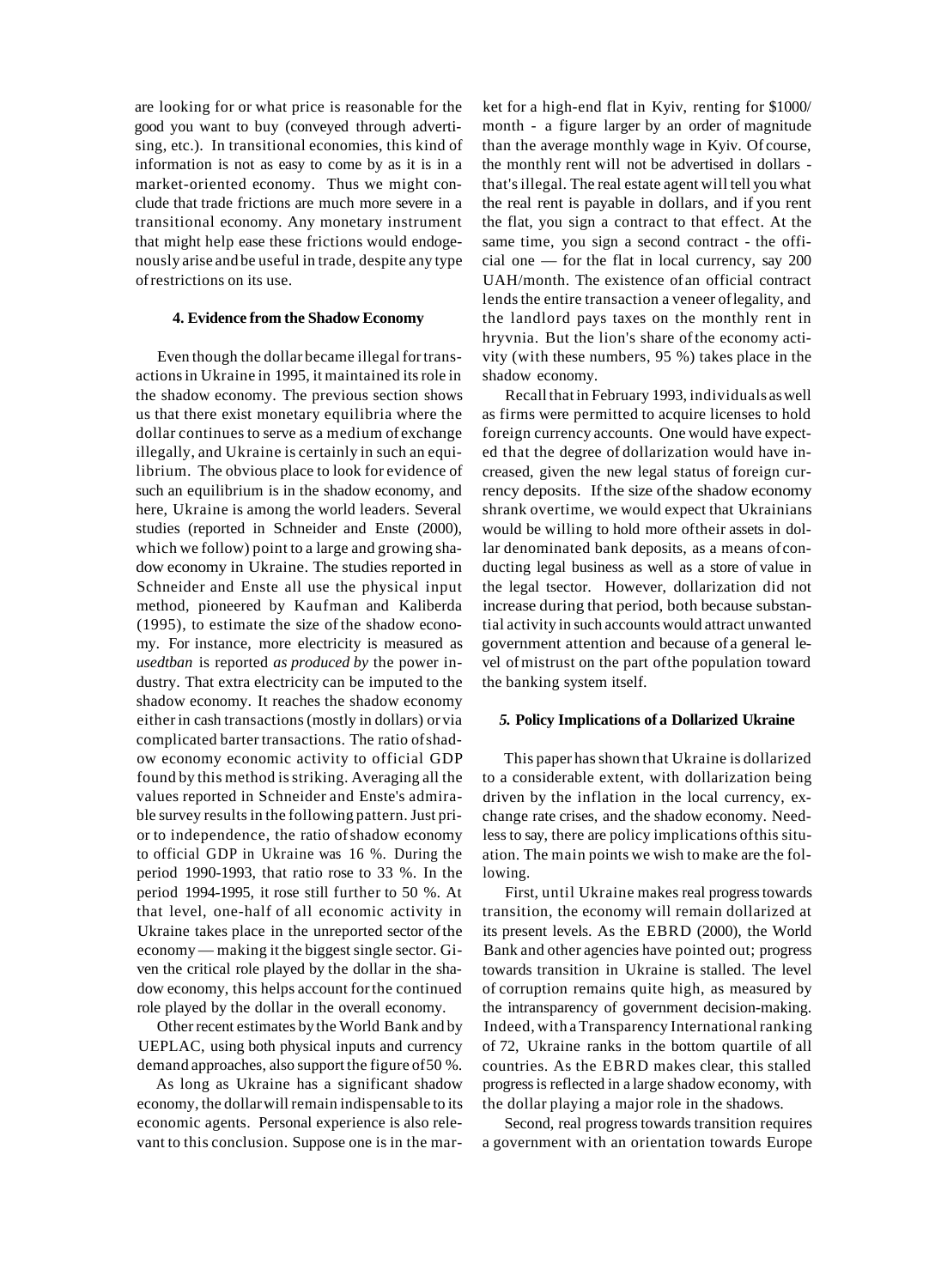- and that government orientation does not currently exist to an appreciable extent. Although the Ukrainian ambassador to the United States can be heard calling for Ukraine's "integration into Euro-Atlantic economic and security structures", similar calls are rarely heard inside Ukraine. The only reform-minded Prime Minister ofthe decade of independence, one committed to closer ties to the EU, V. Yuschenko, was voted out of office by the coalition of Communists and Oligarchs that dominate the Ukrainian Parliament at present. Following the path of Poland to EU is an impossible sell, given the political constellation offerees inside Ukraine.

Third, notice that exports and imports are denominated in dollars (NBU website), even though the U.S. is a small trade partner and direct investor in Ukraine. The EU is a much larger trade partner and direct investor, and this has spurred calls for even greater economic integration between the EU and Ukraine (Krause, 2001). But even the EU numbers pale beside those of Russia: Russia is by far Ukraine's largest single trade partner and source of direct foreign investment. Indeed, one reason that the trade accounts are denominated in dollars is that both the hryvnia and ruble are weak currencies, and play no role in trade between the partners. The trade that does occur is done either by barter or with dollars. The trade relationship with Russia testifies to the enduring explanatory power ofthe gravity equation in international trade (Gros and Steinherr, 2004). Indeed, one could argue that there exists an optimal currency area comprising Russia, Belarus, and Ukraine — and that the optimal strategy for Ukraine is to join such a reconstituted Russian-ruble zone. However, this scenario also lacks local political appeal — even Ukraine's Communist Party is divided on its merits. For the political forces supporting reform, anything that smacks of recruiting the Soviet Union in anotherguise is a non-starter.

Fourth, even as we write, the euro is about to replace the German mark permanently. The German mark has played a tertiary role in the Ukrainian economy, behind that of the dollar and ruble. From the standpoint of search theory, only one good alternative to the local currency is needed to maintain the equilibrium with dollarization. Undercurrent conditions, that currency is the dollar. Still, one might expect more than a mere replacement role for the euro in the future scheme of things. Thus, Gros and Steinherr (2004) call for official euroization throughout the Balkans, and by implication, in the rest of Eastern Europe. Certainly, for candidates for EU membership in the coming enlargement, the euro looms large in their future. The position ofthe European Central Bank is clear: it would like to partner with the NBU to align more closely monetary events in Ukraine with those of the European Monetary Union (EMU) (Thimann, 2001). As Thimann says, "The ongoing enlargement process will bring the EMU to Ukraine's doorstep and make the Euro-area its largest trading partner...Even though these developments still lie well in the future, it may be worthwhile to take them into consideration for Ukraine's future development and integration with Western and Central Europe. The European Central Bank stands ready to assist this process now". Thus, Ukraine, while on no list for EU membership for the foreseeable future, may nevertheless prove to be a good candidate for euroization, with a big assist from the ECB.

It is conceivable that Ukraine could become more tied to the EU regional supply chain in the future. If so, it will be doing more of its contracts and business in euro. One possibility, far from remote, is a customs union between Ukraine and the EU, along the lines ofthe customs union between Turkey and the EU. Interestingly, the gains from such a customs union for Ukraine appear at best miniscule, and at worst, nonexistent according to recent (albeit preliminary) estimates (Harbuzyuk, 2001). If so, and considering the lack of enthusiasm within the EU Commission for such a customs union, we do not expect this scenario to be played out at present. Nevertheless, the situation inside the EU Commission could change abruptly — witness the latest Big Bang recommendation on EU enlargement — and the fundamentals supporting deeper trade ties between the EU and Ukraine could improve sharply in the medium run (Krause, 2001).

Suppose that Ukraine does eventually get on the road to Europe, as Poland has done in the last decade. That means transition to a functioning market economy and stable democracy, hallmarks of eligibility for EU membership. This would entail as a corollary development, increase in transparency, decrease in corruption, and contraction ofthe shadow economy. In this event, unlikely but possible, and given the stance ofthe ECB, we would expect to see the euro gradually replace the dollar in a euroized Ukraine. In that case, euroization would actually symbolize, as well as actualize, the process of joining Europe. But such a process is many years away, if it ever takes place at all.